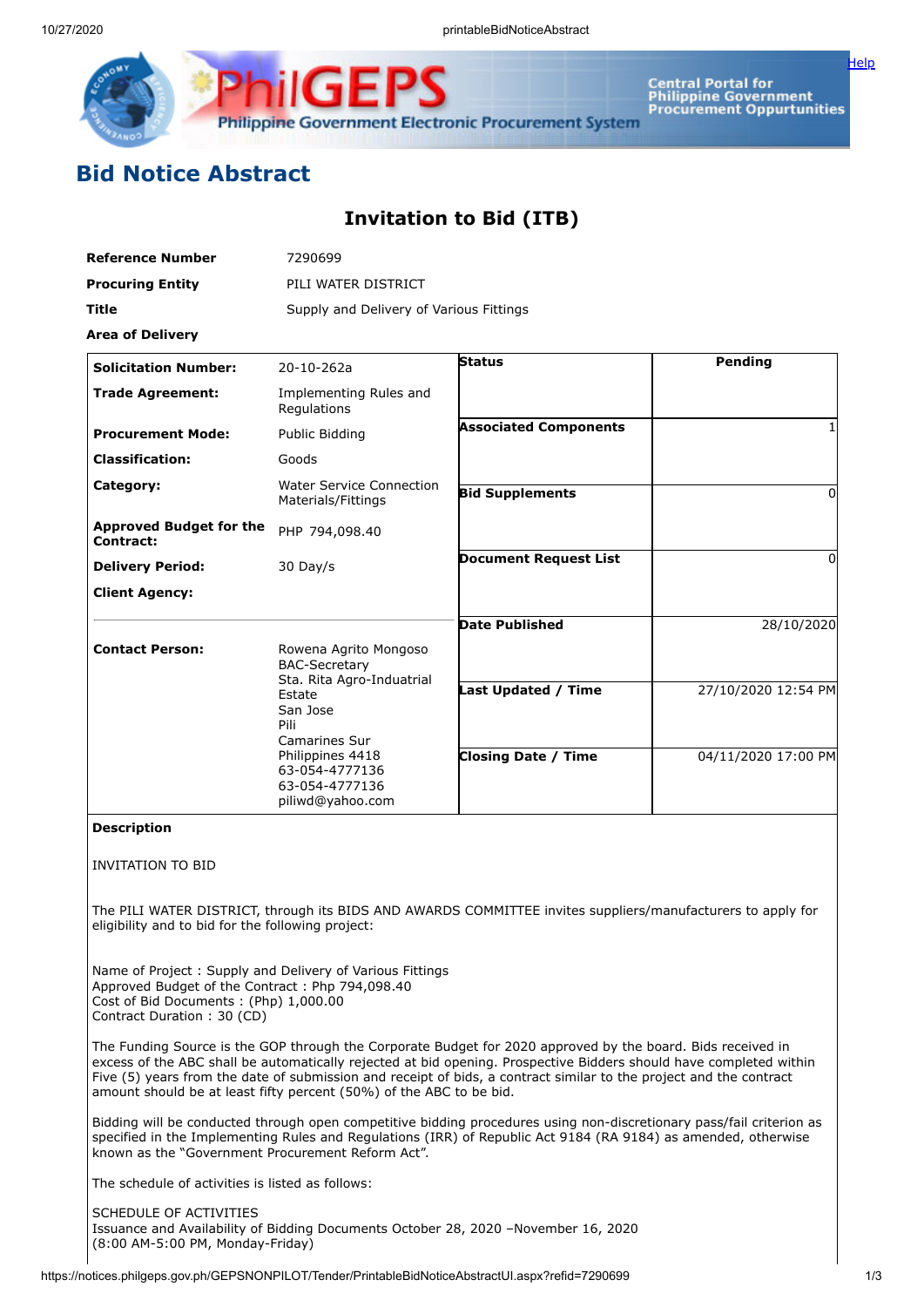Pre-bid Conference November 3, 2020 (2:30 PM) Opening of Bids November 16, 2020 (2:30 PM)

Bidding Documents may be acquired by interested Bidders from Pili Water District office upon payment of a nonrefundable amount stated above and can be viewed and downloaded at www.piliwaterdistrict.gov.ph

Bidding is restricted to eligible bidders as described in ITB 5.1.

Bids must be delivered on or before the above stated scheduled dates at Pili Water District office. All bids must be accompanied by a bid security in any of the acceptable forms and in the amount stated in ITB Clause 18.1.

The PILI WATER DISTRICT reserves the right to accept or reject any bid, to annul the bidding process, and to reject all bids at any time prior to contract award, without thereby incurring any liability to the affected bidder or bidders.

For further information, please contact:

(Sgd.) ROWENA A. MONGOSO BAC Secretary 

Section VI. Schedule of Requirements BI Welded Elbow 6"Ø x 45° 16 pc C.I. Sleeve Type Coupling 6"Ø 12 pc C.I. Sleeve Type Coupling 6"Ø (combination GI & PVC) 8 pc C.I. Tee 6"Ø m/m 2 pc CI Gate Valve 6"Ø m/m 3 pc CI Elbow 6"Ø x 90° m/m 2 pc CI Tee Reducer 6" x 3"Ø m/m 2 pc CI Tee Reducer 6" x 4"Ø m/m 3 pc C.I. Sleeve Type Coupling 4"Ø 4 pc C.I. Sleeve Type Coupling 3"Ø 4 pc CI Coupling Reducer 6" x 4"Ø m/m 2 pc CI Coupling Reducer 4" x 3"Ø m/m 2 pc CI Gate Valve 4"Ø m/m 3 pc CI Gate Valve 3"Ø m/m 3 pc GI Plug 3"Ø S-40 1 pc CI Elbow 3"Ø x 90° m/m 2 pc GI Elbow 3"Ø x 90° m/m 1 pc Air Release Valve 2"Ø 3 pc CI Saddle Clamp 6"Ø x 1"Ø 3 pc Brass Straight Coupling 1"Ø 6 pc GI Coupling Reducer 2" x 1"Ø 3 pc 22 GI Elbow 1"Ø x 90° 3 pc Brass Ball Valve with Lockwing 1"Ø 3 pc Warning Tape 2"x300m 7 roll Valve Box Cover 6"Ø 28 pc Brass Ball Valve with Lockwing 2"Ø 10 pc CI Gate Valve 2"Ø m/m 20 pc CI Sleeve Type Coupling 2"Ø 10 pc GI Elbow 2"Ø x 90° (standard) S-40 20 pc CI Elbow 2"Ø x 90° m/m 20 pc CI Saddle Clamp 6" x 1"Ø 10 pc CI Saddle Clamp 2"Ø x 3/4"Ø 200 pc Brass Straight Coupling 1"Ø single rubber 20 pc 34 GI Elbow  $1\overline{9} \times 90\overline{9}$  (standard) S-40 10 pc GI Elbow Reducer 1"Ø x 3/4"Ø 10 pc GI Tee Reducer 1"Ø x 3/4"Ø 15 pc GI End Cap 1"Ø (standard) S-40 10 pc 38 GI End Cap 2"Ø (standard) S-40 20 pc Teflon Tape 1/2" 300 pc Brass Straight Coupling 3/4"Ø single rubber 50 pc Brass Straight Coupling 1/2"Ø single rubber 200 pc GI Elbow 1/2" x 90° (standard) S-40 200 pc GI Elbow Reducer 3/4"x1/2"Ø 50 pc Brass Ball Valve w/ Lockwing 1/2"Ø 200 pc GI Plug 3/4"Ø (standard)S40 200 pc

## **Pre-bid Conference**

**Date Time Venue**

03/11/2020 2:30:00 PM Pili Water District

Multi Purpose Hall Sta. Rita Agro Industrial Estate San Jose, Pili, Camarines Sur